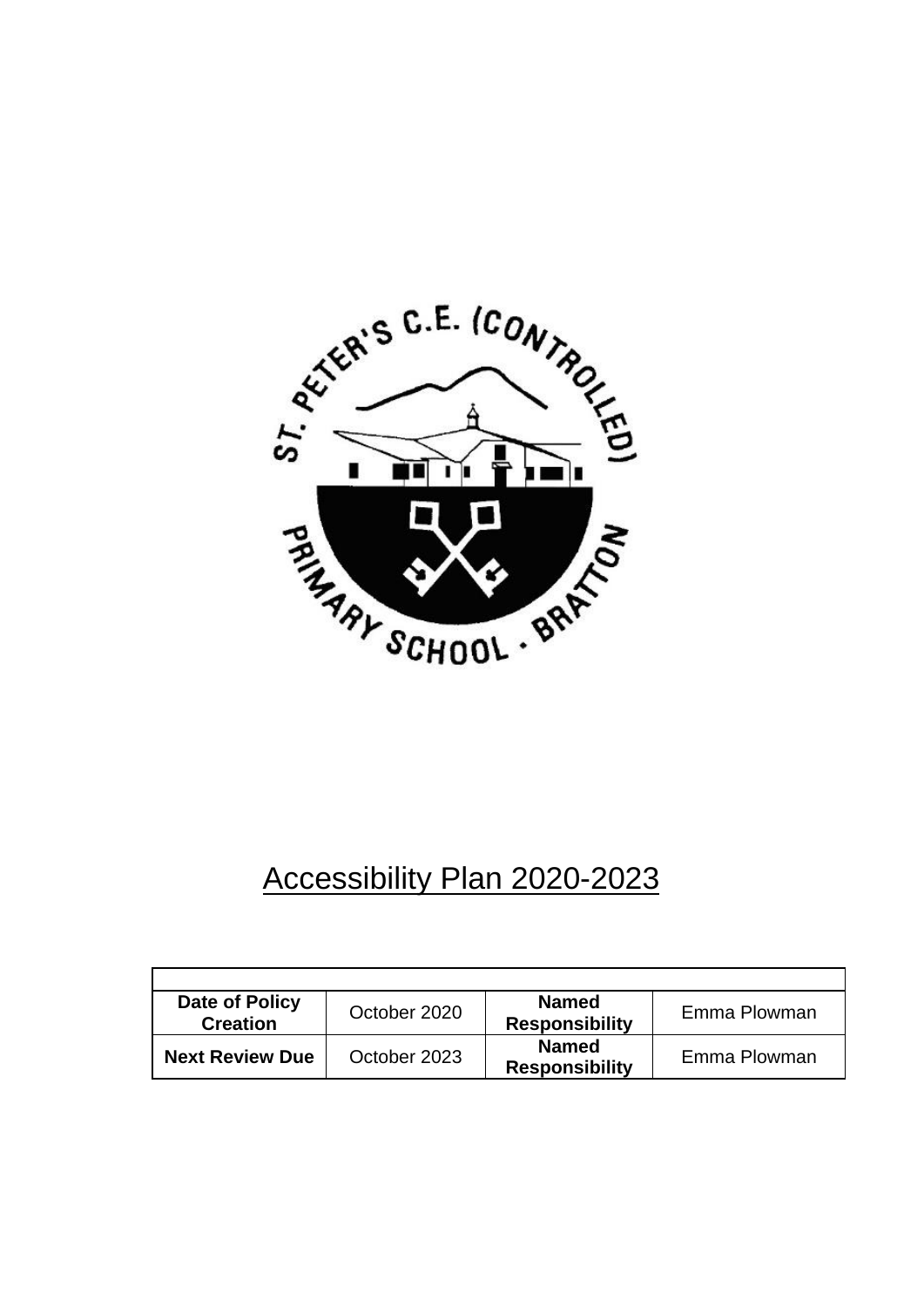

## **Accessibility Plan 2020-2023**

#### **School Values**

## **E**xcellence **N**urture **R**espect **I**ntegrity **C**ompassion **H**ope

#### **Introduction**

This plan identifies how the school meets the needs of disabled children in response to the Special Educational Needs and Disabilities Code of Practice 2015:0 to 25 years. This will be reviewed every three years by the Governing Body.

#### **Definitions of SEND**

'A child or young person has SEN if they have a learning difficulty or disability which calls for special educational provision to be made for him or her. A child of compulsory school age or a young person has a learning difficulty or a disability if he or she:

- has significantly greater difficulty in learning than the majority of others of the same ageor
- has a disability which prevents or hinders him or her making use of facilities of a kind generally provided for others of the same age in mainstream schools or colleges.'

'Many children and young people who have SEN may have a disability under the Equality Act 2010- that is'… 'a physical or mental impairment which has a long-term and substantial adverse effect on their ability to carry out normal day-to-day activities'. The definition provides a relatively low

threshold and includes more children than many realise: 'long-term' is defined as 'a year or more' and 'substantial is defined as 'more than minor or trivial'. This definition includes sensory impairments such as those affecting sight and hearing, and long-term health conditions such as asthma, diabetes, epilepsy and cancer. Children and young people with such conditions do not necessarily have SEN, but there is a significant overlap between disabled children and young people and those with SEN. Where a disabled child or young person requires special educational provision, they will also be covered by the SEN definition.'

(SEND code of Practice 2015)

#### **The Equality Act 2010**

'The Equality Act 2010 sets out the legal obligations that schools, early years providers, post-16 institutions, local authorities have towards disabled children and young people.

- They **must not** directly or indirectly discriminate against, harass or victimise disabled children and young people
- They **must** make reasonable adjustments, including the provision of auxiliary aids and services, to ensure that disabled children and young people are not at a substantial disadvantage compared with their peers. This duty is anticipatory- it requires thought to be given in advance to what disabled children and young people might require and what adjustments might need to be made to prevent that disadvantage.
- Public bodies, including FE institutions, LA, maintained schools, maintained nursery schools, academies and free schools are covered by the public sector equality duty and when carrying out their functions **must** have regard to the need to eliminate discrimination, promote equality of opportunity and foster good relations between disabled and nondisabled children and young people. They **must** publish information to demonstrate their compliance with this general duty and **must** prepare and publish objectives to achieve the core aims of the general duty. Objectives **must** be specific and measurable.' (SEND code of Practice 2015)
- The duties cover discrimination in the provision of services and the provision of education, including admissions and exclusions. (SEND code of Practice 2015)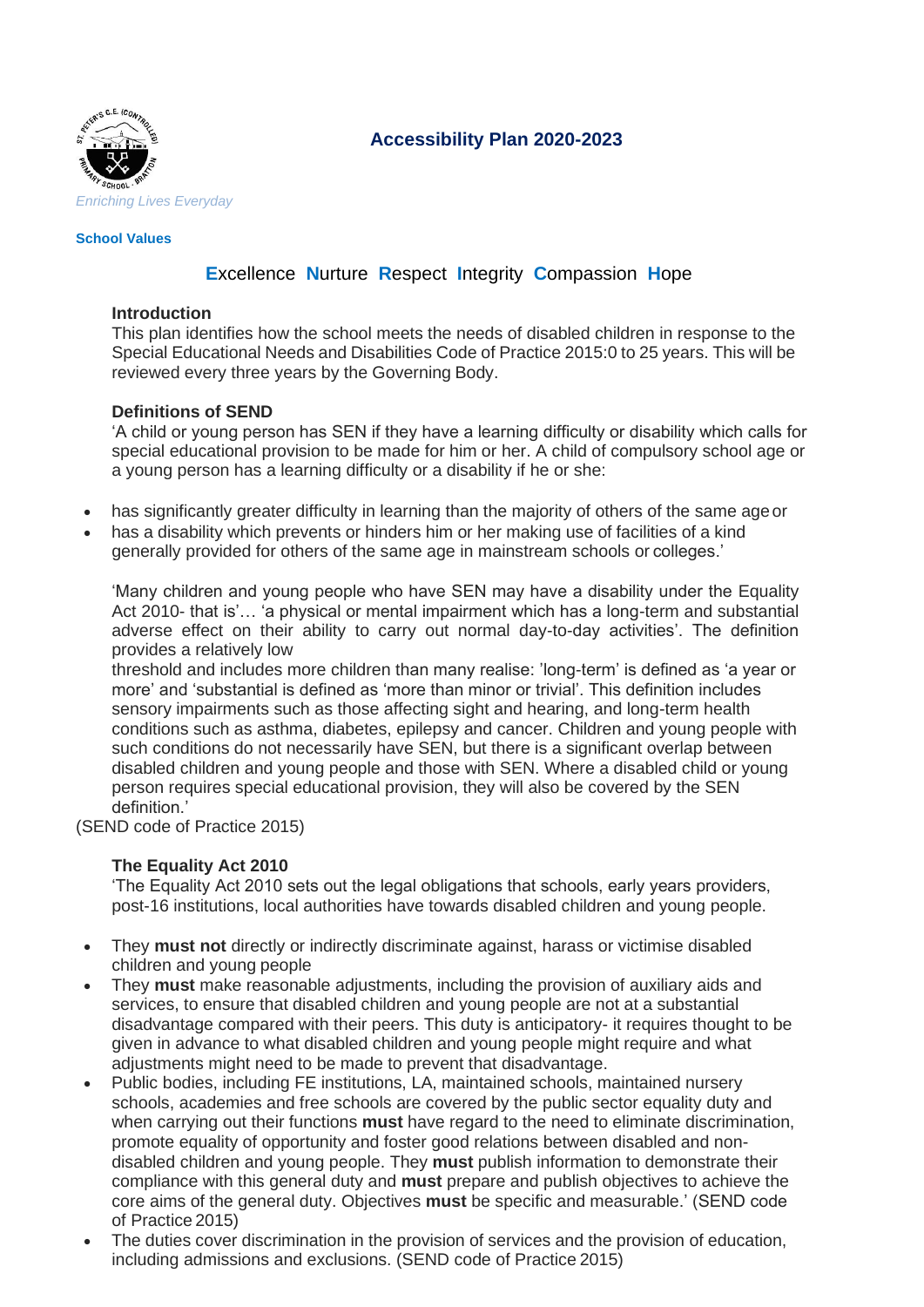### **The Accessibility Plan**

All providers **must** make reasonable adjustments to procedures, criteria and practices and by the provision of auxiliary aids and services. Most providers **must** also make reasonable adjustments by making physical alterations. Schools and LA education functions are not covered by this last duty, but they **must** publish accessibility plans'….'setting out how they plan to increase access for disabled children to the curriculum, the physical environment and to information.' (SEND code of Practice 2015)

'Where a child or young person is covered by SEN and disability legislation, reasonable adjustments and access arrangements should be considered as part of SEN planning and review.' (SEND code of Practice 2015).

The full range of needs and required support for all children identified as SEN Support or with a EHC plan will be considered at least termly. The discussions will involve staff, parents and children plus outside agencies, as necessary.

The action plan below identifies key activities that will take place to ensure that the school becomes increasingly accessible for children with disabilities.

#### **Current position**

- The school buildings are accessible for wheelchair users
- There are two disabled parking spaces provided in the carpark
- The outside play areas are flat and are completely accessible to wheelchair users
- There are two disabled toilets, one outside the School Hall and one in the West Wing
- EYFS play area has a flat outdoor play area with raised sand, water and gardening equipment
- The Forest School areas are grassed
- The EYFS toilets have 'grab' bars installed
- The children's kitchen has a wind down sink

For the inclusion of children with additional needs, some children have individual provision under the direction of the SENDCO and class teachers. This may include 1:1 specialist adult support, additional resources or equipment or other specialist professional support. Mainstream Teaching Assistants support a range of needs ranging for pupils with SEND to those with greater depth ability in different areas. The school is well-equipped with a range of learning aids and specific equipment. iPads and other devices are also used to support learning across school.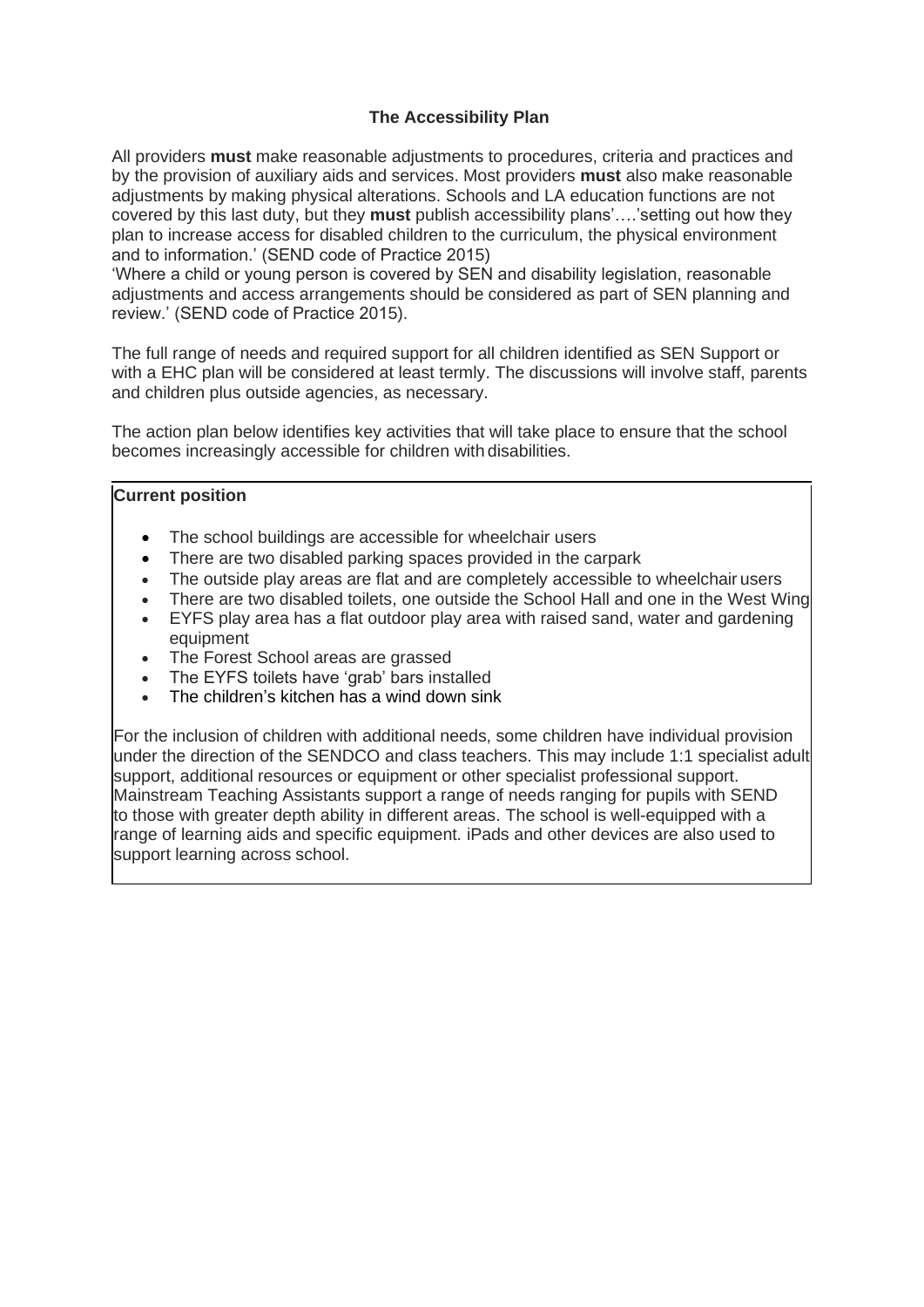#### **The following details specific anticipatory activities aimed to increase accessibility for children with SEND to the curriculum, the physical environment and to information.**

| <b>Objectives</b>                                                                                                              | Tasks                                                                                                                                                                                                                                                                                                                                                                                                                                                                                                                                                                                                                 | <b>Resources</b>                                                                      | Lead              | Monitor         |
|--------------------------------------------------------------------------------------------------------------------------------|-----------------------------------------------------------------------------------------------------------------------------------------------------------------------------------------------------------------------------------------------------------------------------------------------------------------------------------------------------------------------------------------------------------------------------------------------------------------------------------------------------------------------------------------------------------------------------------------------------------------------|---------------------------------------------------------------------------------------|-------------------|-----------------|
| To maintain the<br>accessibility of<br>the outside<br>areas                                                                    | To cut back foliage in the outdoor areas<br>to allow easy access                                                                                                                                                                                                                                                                                                                                                                                                                                                                                                                                                      | Funding as<br>appropriate                                                             | Head<br>Teacher   | Head<br>Teacher |
| To ensure that<br>any new building<br>adaptations<br>meet or exceed<br>the DDA access<br>requirements                          | Adaptations to all learning spaces must<br>be assessed to ensure that they meet<br>requirements.                                                                                                                                                                                                                                                                                                                                                                                                                                                                                                                      | Time to<br>assess<br>adaption<br>needs and<br>arrange for<br>them to be<br>completed. | Head<br>Teacher   | SLT/<br>Govs    |
| To ensure that<br>all staff have a<br>clear<br>understanding<br>of the SEND<br>Code of<br>Practice 2015                        | Training provided by the SENDCo in staff<br>meetings and through regular updates at<br>staff briefings.                                                                                                                                                                                                                                                                                                                                                                                                                                                                                                               | Staff<br>meetings<br>and staff<br>briefings.                                          | SEN<br>Dco        | Head<br>teacher |
| To ensure all<br>staff are trained<br>to support the<br>relevant needs<br>within school<br>including their<br>emotional needs. | Support and training provided by the<br>SENDCo via staff meetings, PD days and<br>briefings. This may also be through the<br>support of other external professionals<br>via SENDCo request.<br>Staff to share good practice and deliver<br>mindfulness across the key stages including<br>using programs such as the Calm Brain<br>app.<br>Continue to share quality first teaching<br>practice with all staff including staff from<br>extended<br>schools.<br>Inclusion of a Pastoral Support Practitioner<br>on the staff who will undertake training<br>relevant to the changing emotional needs of<br>the school. | Staff meetings,<br>staff briefings,<br>PD days and<br>other specialist<br>training.   | <b>SEN</b><br>Dco | Head<br>Teacher |
| To ensure staff<br>are trained to<br>support children<br>with medical<br>conditions.                                           | Update staff training annually in Asthma,<br>Epilepsy, Diabetes and as required in other<br>specific conditions.<br><b>Update Medical Conditions policy</b><br>annually.<br>Ensure annual parents return is gathered.                                                                                                                                                                                                                                                                                                                                                                                                 | CPD, staff<br>meeting<br>On admission<br>if specific<br>needs are<br>identified.      | Deputy<br>Head    | <b>SENDCo</b>   |
| To ensure new<br>1 to 1 staff<br>trained in<br>relevant skills                                                                 | Audit on CPD needs of individual staff<br>members as required.                                                                                                                                                                                                                                                                                                                                                                                                                                                                                                                                                        | Funding for<br>courses                                                                | SEN<br><b>DCo</b> | <b>SLT</b>      |